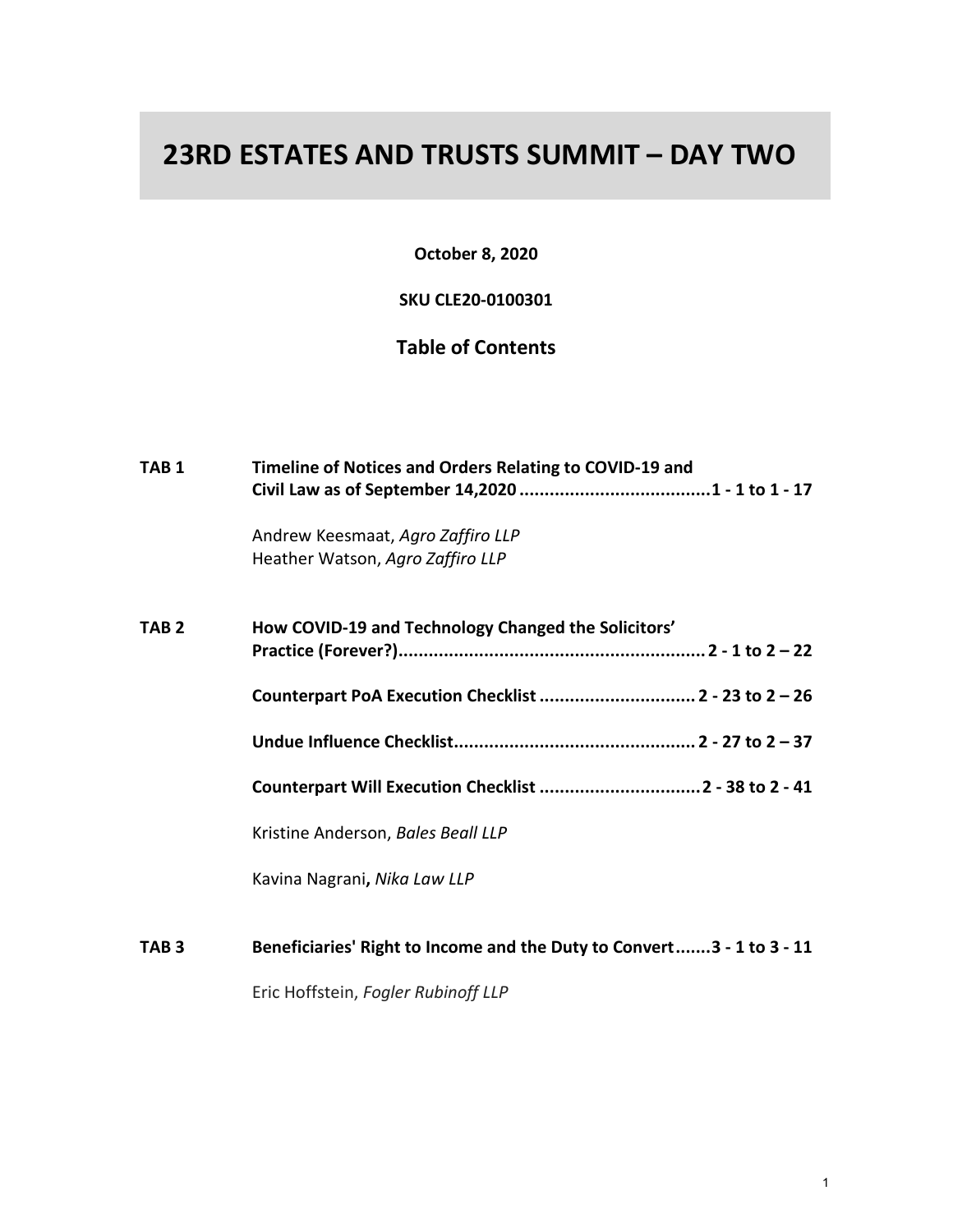| TAB <sub>4</sub> | Avoiding Sibling Disputes in Estates Matters 4 - 1 to 4 - 39   |
|------------------|----------------------------------------------------------------|
|                  | Charles B. Ticker, Charles B. Ticker Law Office                |
| TAB <sub>5</sub> | Annotated Reporting Letter: Powers of Attorney 5 - 1 to 5 - 12 |
|                  | <b>Appendix A</b>                                              |
|                  | <b>Appendix B</b>                                              |
|                  | <b>Appendix C</b>                                              |
|                  | Natalia Angelini, Hull & Hull LLP                              |
|                  | Sheila Morris, Minden Gross LLP                                |
| TAB <sub>6</sub> |                                                                |
|                  | Benjamin Arkin, Arkin Furrow Estate Law LLP                    |
|                  | Karen Watters, Gowling WLG (Canada) LLP                        |
| TAB <sub>7</sub> |                                                                |
|                  | Alexandra Spinner, Crowe Soberman LLP                          |
| TAB 8A           | Powers of Attorney for Personal Care - Through the             |
|                  |                                                                |
|                  | The Role of an Attorney for Personal Care 8A - 36 to 8A - 41   |
|                  | Jan Goddard, Goddard Gamage LLP                                |